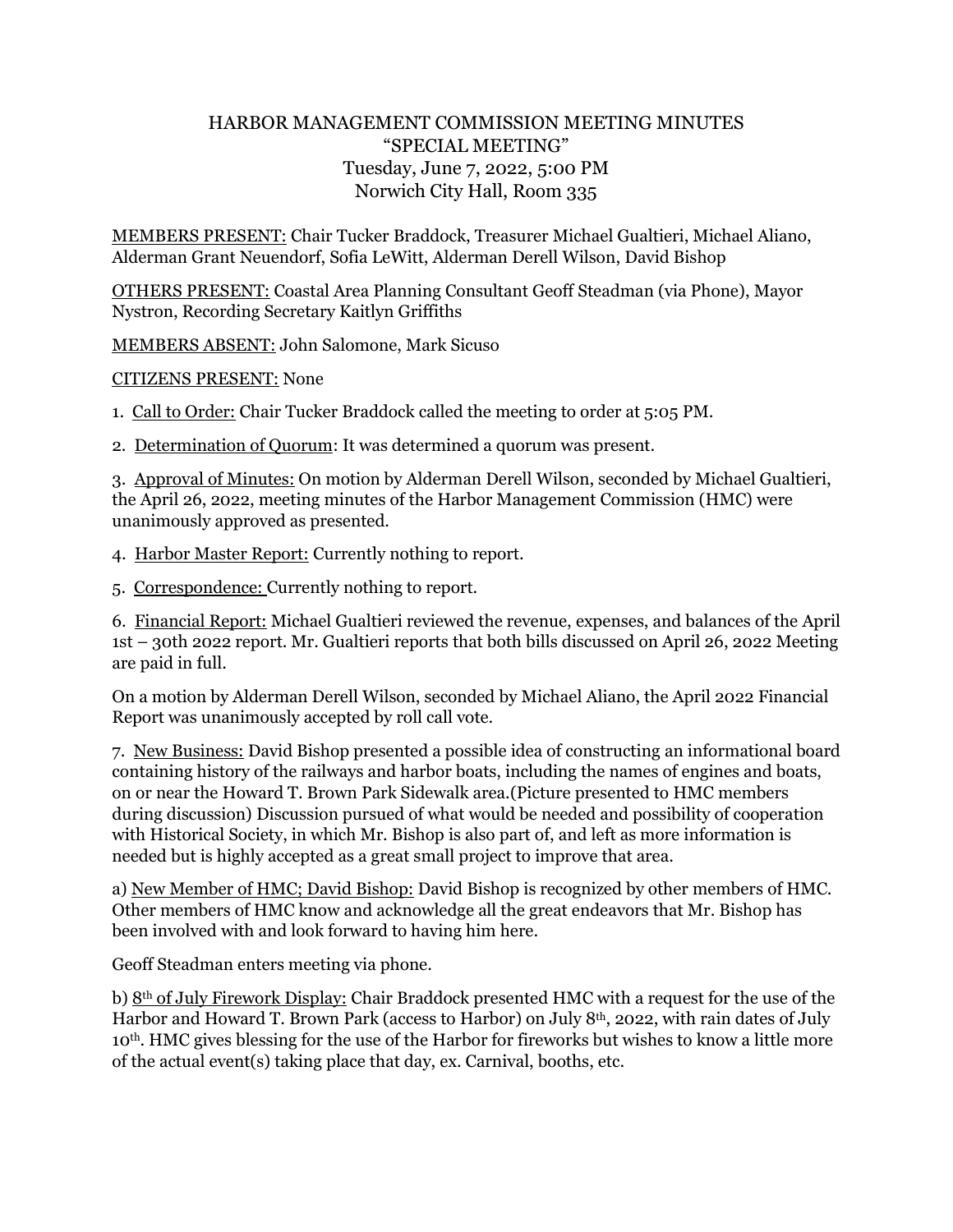c) Presentation to City Council – May 16<sup>th</sup>; Additional Funds for Pilings: Chair Braddock, alongside Michael Gualtieri and Mr. Steadman, presented the updated estimates from Race Coastal Engineering (RACE). The revised estimate to replace and repair the docks and pilings located at the Howard T. Brown Park, including the original grant awarded to the City of \$680,025.00, is \$1,041,888.00. The shortfall amounts to \$361,863.00, of which the City Council has approved and is responsible for 20% or \$72,373.00. The new grant, including the shortfall, must be filed by July 1,2022.

Alderman Wilson stepped away from meeting.

Discussion pursued on the revised numbers, via handout given, and if anything more was needed. Mr. Steadman stated the grant forms were filled out, supporting documents were going to be filed with it by the due date of July 1, 2022.

Alderman Wilson returned to meeting.

On motion by Michael Gualtieri, seconded by Michael Aliano, that HMC bill the state for those funds expended and were paid to RACE and DOCKO for engineer services of opinion of probable cost, anchor pile design & bid documents, and certificate of permission for anchor pile replacement in the total amount of \$23,075.25 was unanimously accepted by roll call.

On motion by Michael Gualtieri, seconded by Michael Aliano, that HMC submit a payment request to the city, under the original grant, of \$10,757.50 for fees associated with the grant application & site work was unanimously accepted by roll call.

d) New Applications; Additional Funds: No additional funds or applications were presented.

e) New Application; Regarding condition of pier on Heritage Walkway: Geoff Steadman presented an informal cost estimate for design & permits of probable cost estimates regarding "Repair and Enhancement of Heritage Park Overlook on the Yantic River". Mr. Steadman reports of Mr. Hammond and Mr. Salvatore suggesting more areas to look at. Discussion of estimate pursued.

All members unanimously declined to move forward on this application without further details, by roll call vote.

Michael Aliano makes suggestion to HMC that they all take a look at this area in person to physically see what's there and what it entails for the enhancements and improvements to be done.

8. Old Business:

a) Race Coast Engineering: Chair Braddock reiterated previously discussed in this meeting of the current application given based on the corrected numbers.

Alderman Wilson stepped away from meeting.

b) CT Port Authority: Reiterated the last meeting that took place with Mr. Hammond and Mr. Salvatore regarding Harbor Management Plan including priority areas of interest. Also reported that they have disapproved suggestion made on April 26, 2022, HMC meeting of new location for Rowing Shells.

Alderman Wilson returned to meeting.